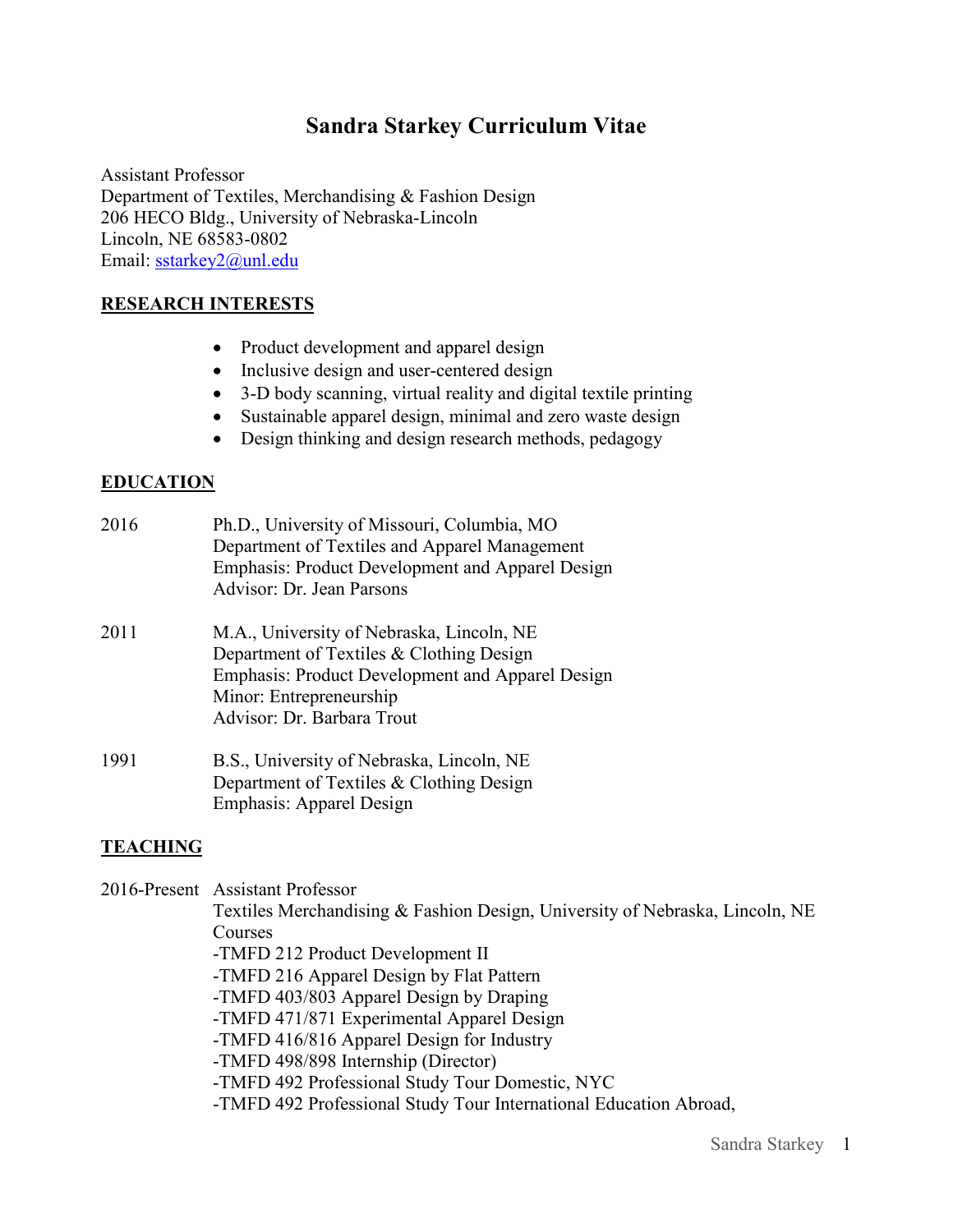|           | Germany: Fashion and Culture in Northern Europe<br>-TMFD 496/896 Independent Study                                                                                                                                                                              |
|-----------|-----------------------------------------------------------------------------------------------------------------------------------------------------------------------------------------------------------------------------------------------------------------|
| 2015-2016 | Instructor<br>Textiles Merchandising & Fashion Design, University of Nebraska, Lincoln, NE<br>Courses<br>-TMFD 212 Product Development II<br>-TMFD 216 Apparel Design by Flat Pattern<br>-TMFD 403/803 Apparel Design by Draping<br>-TMFD 498 Summer Internship |
| 2012-2014 | Graduate Instructor<br>Textile and Apparel Management, University of Missouri, Columbia, MO                                                                                                                                                                     |
|           |                                                                                                                                                                                                                                                                 |

2008-2011 Instructor, Graduate Instructor Textiles, Clothing and Design, University of Nebraska, Lincoln, NE

# **GRANTS, FUNDING & AWARDS**

| 2017 | College of Education and Human Sciences Technology Innovation Fund. PI: S(2011-<br>present) Starkey with Andrew Zimbroff, \$4161-, University of Nebraska, Lincoln.                          |
|------|----------------------------------------------------------------------------------------------------------------------------------------------------------------------------------------------|
| 2017 | Nebraska Humanities Grant for Colloquia on Gender, Dress and Media. PI: Claire<br>Nicholas with Mary Alice Casto and Sandra Starkey, \$978-, University of Nebraska,<br>Lincoln.             |
| 2017 | Research Council Special Opportunities Fund for visiting scholar Annette Lynch,<br>PI: Mary Alice Casto with Sandra Starkey and Claire Nicholas, \$933-, University of<br>Nebraska, Lincoln. |
| 2017 | Peter Rollins Travel Grant for Early Career Faculty, PCA/ACA National<br>Conference, \$1000-, San Diego, CA.                                                                                 |
| 2016 | Certificate of Recognition for Contribution to Students, UNL Parents Association,<br>University of Nebraska, Lincoln, NE.                                                                    |
| 2016 | Communicator Award for Educational Piece-Team 1, The Steam Clothing Series,<br>National Association of Extension 4-H Agents, New Orleans, LA.                                                |
| 2014 | Graduate Student Professional Council Travel Award, University of Missouri, \$500-,<br>Columbia, MO.                                                                                         |
| 2013 | Graduate Student Association, Textiles & Apparel Management Travel Fund, \$400-,<br>Columbia MO.                                                                                             |
| 2013 | Graduate Student Professional Council Travel Award, University of Missouri, \$500-,                                                                                                          |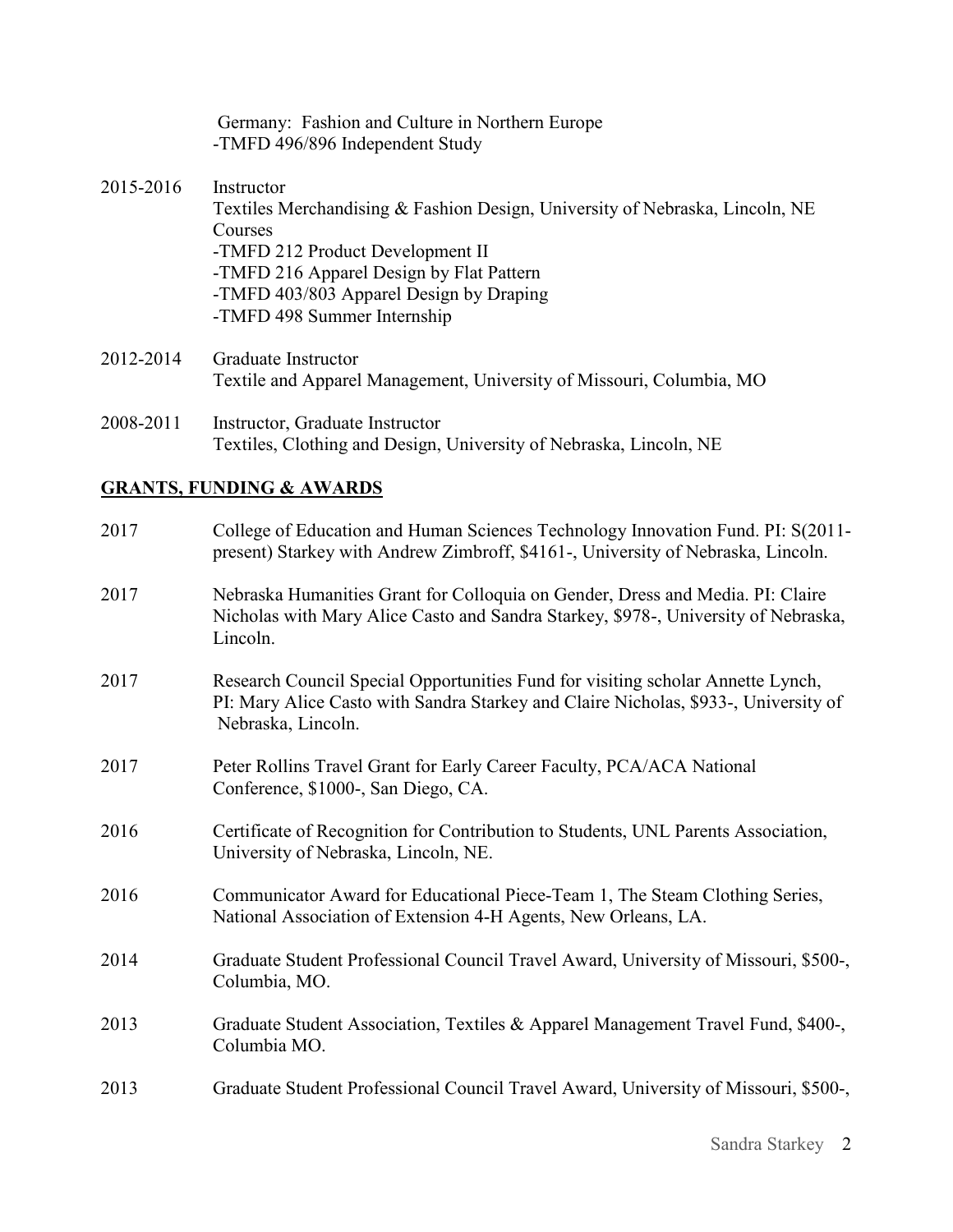Columbia, MO.

- 2012 Marion K. and Vernon W. Piper Distinguished Doctoral Fellowship. University of Missouri, College of Human and Environmental Sciences, \$10,000-, Columbia, MO.
- 2011 Graduate Teaching Award, Honorable Mention. University of NE, Lincoln, NE.
- 2010 Outstanding Graduate Student Designer Award, ITAA Conference, \$500-, Quebec, Canada.
- 2010 UNL NEW Venture Business Plan Competition, Graduate level third place for The Wearable Art Galleria. NE Center for Entrepreneurship, \$500-, Lincoln, NE.

# **APPAREL DESIGN SCHOLARSHIP**

#### **Peer reviewed, Published Proceedings with Design Exhibition Outcome**

*In the field of apparel design scholarship these accomplishments are commensurate to a published journal article.*

- Sun, L.; Starkey, S. (2018). 3-D Printing for a Modern Bag. ITAA Conference, exhibition.  *Proceedings of the International Textile and Apparel Association, Cleveland, OH.*
- Alotaibi, S.; Starkey, S. (2018). Conventional but Contemporary. ITAA Conference exhibition. *Proceedings of the International Textile and Apparel Association, Cleveland, OH.*
- Starkey, S. (2016). Sheer Force Sustainable Draped Ensemble No. 4. ITAA Conference, exhibition. *Proceedings of the International Textile and Apparel Association, Vancouver, BC.*
- Starkey, S.; Parsons, J. (2014). Dual Purpose Top and Pant. ITAA Conference, live gallery. *Proceedings of the International Textile and Apparel Association, Charlotte, NC.*
- Starkey, S.; Trout, B. Minimize. (2010). ITAA Conference live gallery and runway show. *Proceedings of the International Textile and Apparel Association, Montreal, Quebec ,Canada.*
- Starkey, S.; Trout, B. (2009). Modern Warrior: Tribute to Tomoe Gozen. ITAA Conference live gallery *Proceedings of the International Textile and Apparel Association, Bellevue, WA.*

# **PUBLICATIONS ACCEPTED, SUBMITTED, IN PREPARATION OR PLANNING STAGE**

Starkey, S., Parsons, J. (accepted for publication 6/2018, pub. date 2/2019). Inclusive apparel designed for baby boomer women. Fashion Practice.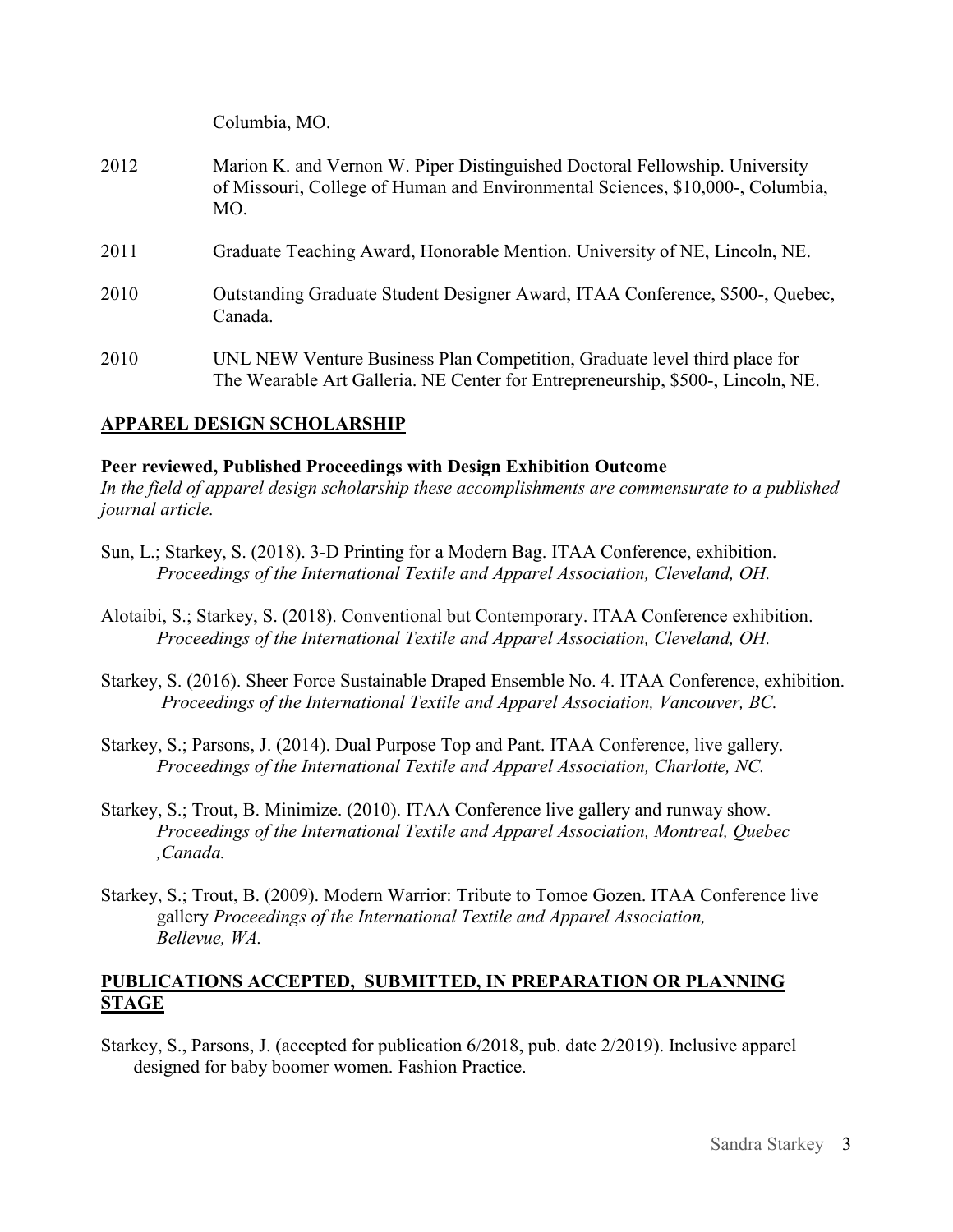- Starkey, S. (final stages for submission). Boomer bloggers: Utilizing social media to inform inclusive apparel design for baby boomer women.
- Starkey, S. (preparation stage). Evaluating the Use of Virtual Reality Technology in an Experimental Apparel Design Classroom.
- Starkey, S. (planning). Evaluation and implementation of an inclusive design framework for apparel design.

## **PEER REVIEWED PROFESSIONAL RESEARCH PRESENTATIONS** (presenter in bold)

- Starkey, S. (2018). Curriculum development using virtual reality in an experimental apparel design classroom. ITAA Conference. *Proceeding of the International Textile and Apparel Association, Cleveland, OH.*
- **Sun, L.; Starkey, S.** (2018). The visual and abstract minded: Exploring spatial visualization in apparel and product development. ITAA Conference. *Proceedings of the International Textile and Apparel Association, Cleveland, OH.*
- **Starkey, S.**; Parsons, J. (2017). Evaluation of an ID framework for apparel designed for baby boomer women, ITAA Conference. *Proceeding of the International Textile and Apparel Association, St. Petersburg, FL.*
- **Francisco, K.**; Starkey, S. (2017). Comfortable elegance-Taking cues from history, ITAA Conference. *Proceedings of the International Textile and Apparel Association, St. Petersburg, FL.*
- **Starkey, S.**; Parsons, J. (2016). Inclusive apparel design for baby boomer women, ITAA Conference. *Proceedings of the International Textile and Apparel Association, Vancouver , BC.*
- **Rodriguez-Hernandez, K.**; Starkey, S. (2016). Non-conventional patternmaking and draping methods: An Added Value for Apparel Design, ITAA Conference. *Proceedings of the International Textile and Apparel Association, Vancouver, BC.*
- **Starkey, S**.; Parsons, J. (2014). Exploring patient centered care through the design of personal storage for patients, ITAA Conference. *Proceedings of the International Textile and Apparel Association, Charlotte, NC.*
- **Starkey, S**.; Parsons, J. (2014). Is it a miser's purse or a string purse? Artifact analysis of a vintage handbag, ITAA Conference. *Proceedings of the International Textile and Apparel Association, Charlotte, NC.*
- **Starkey, S.;** Parsons, J. (2013). Promoting universal design: A pilot study of wheelchair user needs using the inclusive design framework, ITAA Conference. *Proceedings of the International Textile and Apparel Association, New Orleans, LA.*